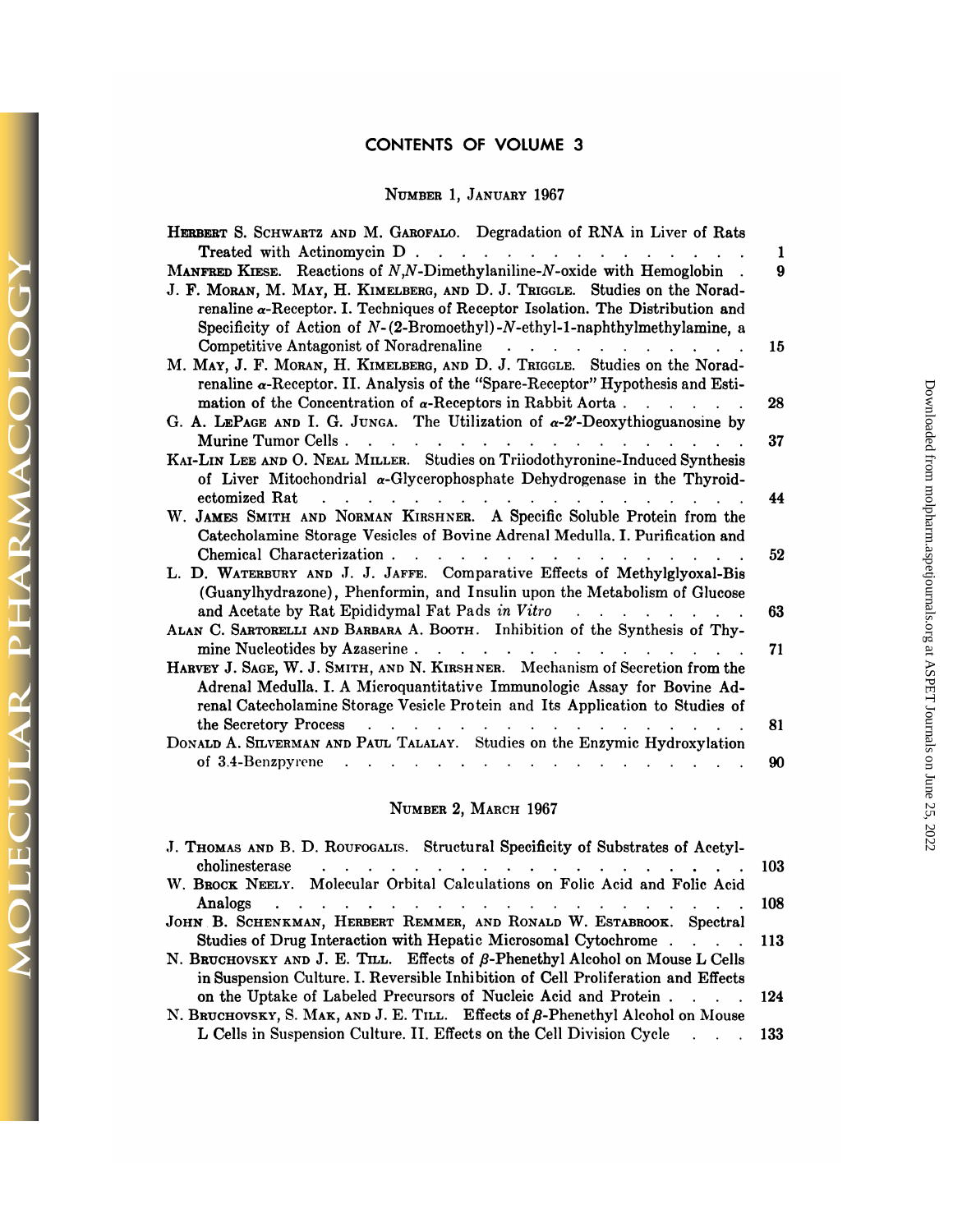| from Dog Kidney and Erythrocytes<br>142<br>and Penicillin<br>153<br>the contract of the contract of the contract of the contract of the contract of<br>Liver Fluke Fasciola hepatica. I. Activation by Adenosine 3',5'-Phosphate and<br>by Serotonin $\cdots$ $\cdots$ $\cdots$ $\cdots$ $\cdots$ $\cdots$<br>161<br>Liver Fluke Fasciola hepatica. II. Kinetic Properties of the Enzyme<br>177<br>188<br>ribonucleotides, Ribosomes, and Enzymes Involved in Protein Synthesis in a<br>Cell-Free System<br>and the contract of the contract of the contract of the contract of the contract of the contract of the contract of the contract of the contract of the contract of the contract of the contract of the contract of the contra<br>195<br>EUGENE SANDERS AND THOMAS H. MAREN. Inhibition of Carbonic Anhydrase in<br>Neisseria: Effects of Enzyme Activity and Growth<br>204<br>$\mathcal{L}(\mathbf{r},\mathbf{r})$ . The contract of the contract of the contract of the contract of the contract of the contract of the contract of the contract of the contract of the contract of the contract of the contract of the co<br>IRWIN M. ARIAS AND ANTONIO DE LEON. Estimation of the Turnover Rate of<br><b>Barbiturate Side-Chain Oxidation Enzyme in Rat Liver</b><br>-216 |                                                                              |  |
|-------------------------------------------------------------------------------------------------------------------------------------------------------------------------------------------------------------------------------------------------------------------------------------------------------------------------------------------------------------------------------------------------------------------------------------------------------------------------------------------------------------------------------------------------------------------------------------------------------------------------------------------------------------------------------------------------------------------------------------------------------------------------------------------------------------------------------------------------------------------------------------------------------------------------------------------------------------------------------------------------------------------------------------------------------------------------------------------------------------------------------------------------------------------------------------------------------------------------------------------------------------------------------------------|------------------------------------------------------------------------------|--|
|                                                                                                                                                                                                                                                                                                                                                                                                                                                                                                                                                                                                                                                                                                                                                                                                                                                                                                                                                                                                                                                                                                                                                                                                                                                                                           |                                                                              |  |
|                                                                                                                                                                                                                                                                                                                                                                                                                                                                                                                                                                                                                                                                                                                                                                                                                                                                                                                                                                                                                                                                                                                                                                                                                                                                                           |                                                                              |  |
|                                                                                                                                                                                                                                                                                                                                                                                                                                                                                                                                                                                                                                                                                                                                                                                                                                                                                                                                                                                                                                                                                                                                                                                                                                                                                           | PAUL BYVOET AND AIJA GOTTI. Isolation and Properties of Carbonic Anhydrase   |  |
|                                                                                                                                                                                                                                                                                                                                                                                                                                                                                                                                                                                                                                                                                                                                                                                                                                                                                                                                                                                                                                                                                                                                                                                                                                                                                           |                                                                              |  |
|                                                                                                                                                                                                                                                                                                                                                                                                                                                                                                                                                                                                                                                                                                                                                                                                                                                                                                                                                                                                                                                                                                                                                                                                                                                                                           | H. FELSENFELD AND R. E. HANDSCHUMACHER. The Interaction between Lysozyme     |  |
|                                                                                                                                                                                                                                                                                                                                                                                                                                                                                                                                                                                                                                                                                                                                                                                                                                                                                                                                                                                                                                                                                                                                                                                                                                                                                           |                                                                              |  |
|                                                                                                                                                                                                                                                                                                                                                                                                                                                                                                                                                                                                                                                                                                                                                                                                                                                                                                                                                                                                                                                                                                                                                                                                                                                                                           | DEBORAH BENNETT STONE AND TAG E. MANSOUR. Phosphofructokinase from the       |  |
|                                                                                                                                                                                                                                                                                                                                                                                                                                                                                                                                                                                                                                                                                                                                                                                                                                                                                                                                                                                                                                                                                                                                                                                                                                                                                           |                                                                              |  |
|                                                                                                                                                                                                                                                                                                                                                                                                                                                                                                                                                                                                                                                                                                                                                                                                                                                                                                                                                                                                                                                                                                                                                                                                                                                                                           |                                                                              |  |
|                                                                                                                                                                                                                                                                                                                                                                                                                                                                                                                                                                                                                                                                                                                                                                                                                                                                                                                                                                                                                                                                                                                                                                                                                                                                                           | DEBORAH BENNETT STONE AND TAG E. MANSOUR. Phosphofructokinase from the       |  |
|                                                                                                                                                                                                                                                                                                                                                                                                                                                                                                                                                                                                                                                                                                                                                                                                                                                                                                                                                                                                                                                                                                                                                                                                                                                                                           |                                                                              |  |
|                                                                                                                                                                                                                                                                                                                                                                                                                                                                                                                                                                                                                                                                                                                                                                                                                                                                                                                                                                                                                                                                                                                                                                                                                                                                                           | S. ADAMIC AND I. BIHLER. Inhibition of Intestinal Sugar Transport by Phenol- |  |
|                                                                                                                                                                                                                                                                                                                                                                                                                                                                                                                                                                                                                                                                                                                                                                                                                                                                                                                                                                                                                                                                                                                                                                                                                                                                                           |                                                                              |  |
|                                                                                                                                                                                                                                                                                                                                                                                                                                                                                                                                                                                                                                                                                                                                                                                                                                                                                                                                                                                                                                                                                                                                                                                                                                                                                           | J. M. JOHNSON AND R. W. RUDDON. Interaction of Nitrogen Mustard with Poly-   |  |
|                                                                                                                                                                                                                                                                                                                                                                                                                                                                                                                                                                                                                                                                                                                                                                                                                                                                                                                                                                                                                                                                                                                                                                                                                                                                                           |                                                                              |  |
|                                                                                                                                                                                                                                                                                                                                                                                                                                                                                                                                                                                                                                                                                                                                                                                                                                                                                                                                                                                                                                                                                                                                                                                                                                                                                           |                                                                              |  |
|                                                                                                                                                                                                                                                                                                                                                                                                                                                                                                                                                                                                                                                                                                                                                                                                                                                                                                                                                                                                                                                                                                                                                                                                                                                                                           |                                                                              |  |
|                                                                                                                                                                                                                                                                                                                                                                                                                                                                                                                                                                                                                                                                                                                                                                                                                                                                                                                                                                                                                                                                                                                                                                                                                                                                                           |                                                                              |  |
|                                                                                                                                                                                                                                                                                                                                                                                                                                                                                                                                                                                                                                                                                                                                                                                                                                                                                                                                                                                                                                                                                                                                                                                                                                                                                           | <b>SHORT COMMUNICATION</b>                                                   |  |
|                                                                                                                                                                                                                                                                                                                                                                                                                                                                                                                                                                                                                                                                                                                                                                                                                                                                                                                                                                                                                                                                                                                                                                                                                                                                                           |                                                                              |  |
|                                                                                                                                                                                                                                                                                                                                                                                                                                                                                                                                                                                                                                                                                                                                                                                                                                                                                                                                                                                                                                                                                                                                                                                                                                                                                           |                                                                              |  |
|                                                                                                                                                                                                                                                                                                                                                                                                                                                                                                                                                                                                                                                                                                                                                                                                                                                                                                                                                                                                                                                                                                                                                                                                                                                                                           |                                                                              |  |

# NUMBER 3, MAY 1967

| NUMBER 3, MAY 1967                                                                                                                                                                                                                                                             |     |
|--------------------------------------------------------------------------------------------------------------------------------------------------------------------------------------------------------------------------------------------------------------------------------|-----|
| WILLIAM B. PRATT, STEVEN EDELMAN, AND LEWIS ARONOW. The Effect of Cortisol,<br>Administered in Vivo, on the in Vitro Incorporation of DNA and RNA Precur-<br>sors by Rat Thymus Cells                                                                                          | 219 |
| RICHARD J. KITZ, SARA GINSBURG, AND IRWIN B. WILSON. The Reaction of Acetyl-<br>cholinesterase with Diethylphosphoryl Esters of Quaternary and Tertiary<br>Aminophenols                                                                                                        | 225 |
| I. M. FRASER, M. A. PETERS, AND M. G. HARDINGE. Purification and Some Charac-<br>teristics of an $\alpha,\beta$ -Unsaturated Ketone Reductase from Dog Erythrocytes and                                                                                                        |     |
| Human Liver.<br>LUIS A. BRANDA, VICTOR J. HRUBY, AND VINCENT DU VIGNEAUD. 2-Isoleucine-oxy-<br>tocin and Deamino-2-isoleucine-oxytocin: Their Synthesis and Some of Their                                                                                                      | 233 |
| Pharmacologic Activities<br>. The second contract is a second contract of the second contract of $\mathcal{A}$<br>N. KIRSHNER, H. J. SAGE, AND W. J. SMITH. Mechanism of Secretion from the Ad-<br>renal Medulla. II. Release of Catecholamines and Storage Vesicle Protein in | 248 |
| Response to Chemical Stimulation<br>$\mathbf{r}$ , $\mathbf{r}$ , $\mathbf{r}$ , $\mathbf{r}$ , $\mathbf{r}$ , $\mathbf{r}$ , $\mathbf{r}$<br>WENDELL W. WEBER AND SANFORD N. COHEN. N-Acetylation of Drugs: Isolation                                                         | 254 |
| and Properties of an N-Acetyltransferase from Rabbit Liver<br>ERIC JÉQUIER, WALTER LOVENBERG, AND ALBERT SJOERDSMA. Tryptophan Hydroxyl-<br>ase Inhibition: the Mechanism by Which p-Chlorophenylalanine Depletes Rat                                                          | 266 |
| Brain Serotonin<br>$\mathbf{r}$ and $\mathbf{r}$ and $\mathbf{r}$ and $\mathbf{r}$<br>RAIMO P. RAUNIO AND MAIRE T. HAKALA. Comparison of Folate Reductases of                                                                                                                  | 274 |
| Sarcoma 180 Cells, Sensitive and Resistant to Amethopterin.<br>$\sim$ $\sim$ $\sim$ $\sim$ $\sim$<br>BENT FORMBY. The Binding of Noradrenaline to Phosphatidylserine. In Vitro Stud-                                                                                           | 279 |
| ies of an Artificial Model System of Biological Origin<br>BARBARA A. BOOTH AND ALAN C. SARTORELLI. Metabolic Effects of Copper in Intact<br>Cells: Comparative Activity of Cupric Chloride and the Cupric Chelate of                                                           | 284 |
| Kethoxal Bis (thiosemicarbazone).<br>and the contract of the contract of the contract of the contract of the contract of the contract of the contract of the contract of the contract of the contract of the contract of the contract of the contract of the contra            | 290 |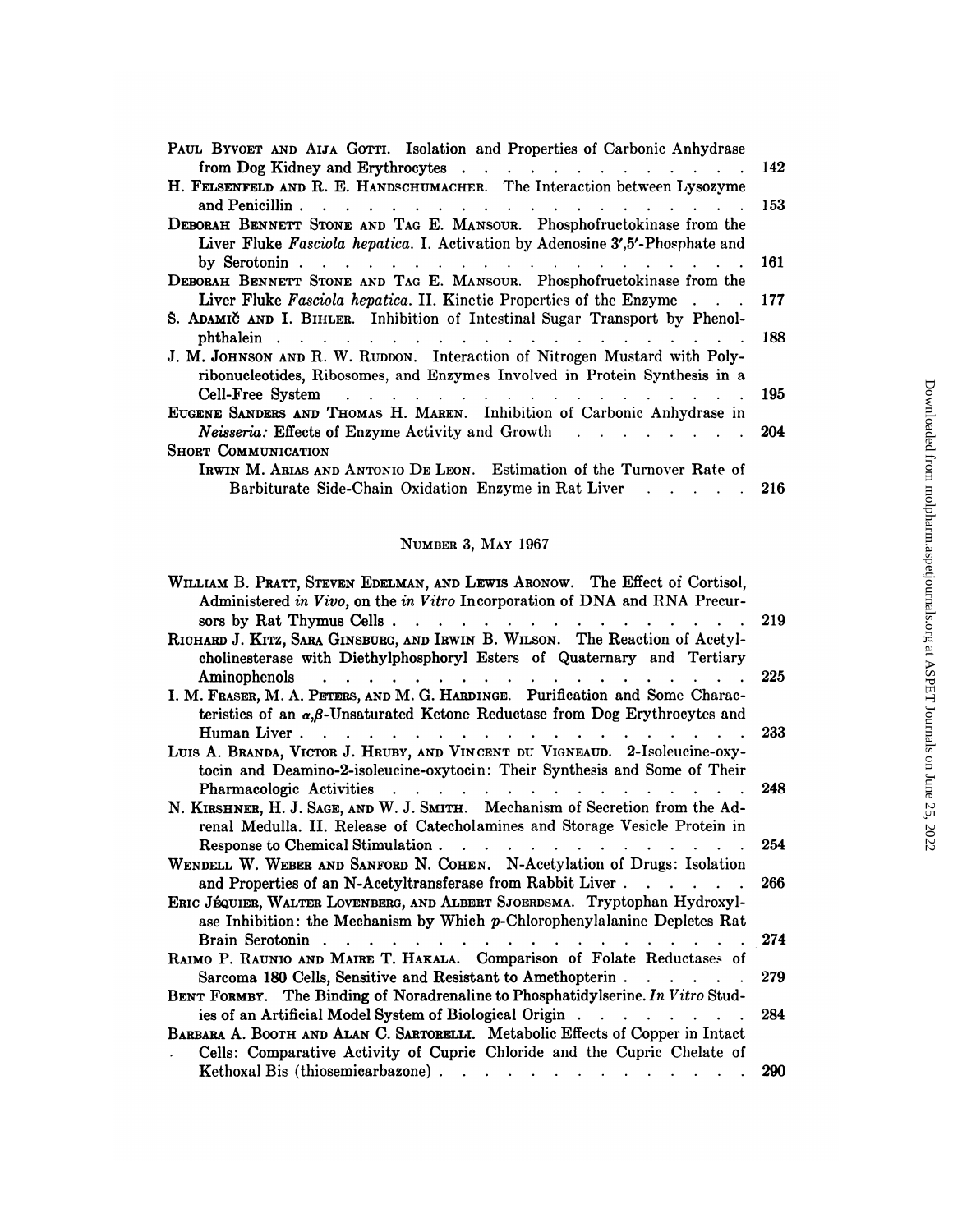| <b>SHORT COMMUNICATION</b>                                                                                                                                                                                                                                                                                                                        |     |
|---------------------------------------------------------------------------------------------------------------------------------------------------------------------------------------------------------------------------------------------------------------------------------------------------------------------------------------------------|-----|
| PAUL BYVOET. Metabolic Integrity of Deoxyribonucleohistones during En-<br>zyme Induction.<br>$\mathcal{A}=\mathcal{A}=\mathcal{A}=\mathcal{A}=\mathcal{A}=\mathcal{A}$ .<br>$\mathbf{r} = \mathbf{r} \times \mathbf{r}$ . The set of $\mathbf{r} = \mathbf{r} \times \mathbf{r}$                                                                  | 303 |
| <b>ERRATUM</b>                                                                                                                                                                                                                                                                                                                                    | 306 |
| NUMBER 4, JULY 1967                                                                                                                                                                                                                                                                                                                               |     |
| WALLY GIORDANO, JON R. HAMANN, JEROME J. HARKINS, AND JOYCE J. KAUFMAN.<br>Quantum Mechanical Calculation of Stability in 2-Formyl N-Methyl Pyridin-                                                                                                                                                                                              |     |
| ium (Cation) Oxime (2-PAM <sup>+</sup> ) Conformers<br>and a strong control of the state of                                                                                                                                                                                                                                                       | 307 |
| C. ADRIAN M. HOGBEN. The Chloride Effect of Carbonic Anhydrase Inhibitors<br>SILVANO C. RIVA, L. G. SILVESTRI, AND L. R. HILL. Methods for Assaying Com-                                                                                                                                                                                          | 318 |
| plexes between Acridine Orange and Deoxyribonucleic Acid.<br>$\mathbf{r}$ , $\mathbf{r}$ , $\mathbf{r}$ , $\mathbf{r}$<br>M. ENTMAN AND R. BRESSLER. The Mechanism of Action of Hypoglycin on Long-                                                                                                                                               | 327 |
| Chain Fatty Acid Oxidation<br><u>in the second contract of the second contract of the second contract of the second contract of the second contract of the second contract of the second contract of the second contract of the second contract of the second </u><br>D. J. NELSON AND C. E. CARTER. Inhibition of Thymidine-5'-monophosphokinase | 333 |
| from L5178Y Mouse Leukemia by Diethystilbestrol and 17-Ethynyl- $\beta$ -estradiol                                                                                                                                                                                                                                                                | 341 |
| ROBERT B. SANDERS AND THOMAS R. RIGGS. Effects of Epinephrine on the Distribu-<br>tion of Two Model Amino Acids in the Rat<br>$\mathcal{L}^{\text{max}}$ and $\mathcal{L}^{\text{max}}$                                                                                                                                                           | 352 |
| JULIAN J. JAFFE AND JOHN J. MCCORMACK, JR. Dihydrofolate Reductase from                                                                                                                                                                                                                                                                           |     |
| Trypanosoma equiperdum. I. Isolation, Partial Purification, and Properties<br>KAREL SLAVIK AND SIGMUND F. ZAKRZEWSKI. Inhibition of Thymidylate Synthetase                                                                                                                                                                                        | 359 |
| by Some Analogs of Tetrahydrofolic Acid<br><u>.</u><br>ROGER P. SMITH. The Oxygen and Sulfide Binding Characteristics of Hemoglobins                                                                                                                                                                                                              | 370 |
| Generated from Methemoglobin by Two Erythrocytic Systems<br>MORRIS S. ZEDECK, ALAN C. SARTORELLI, PAULINE K. CHANG, KAREL RAŠKA, JR.,<br>ROLAND K. ROBINS, AND ARNOLD D. WELCH. Inhibition of the Steroid-Induced<br>Synthesis of $\Delta^5$ -3-Ketosteroid Isomerase in Pseudomonas testosteroni by a New                                        | 378 |
| Purine Deoxyribonucleoside Analog: 6-Chloro-8-aza-9-cyclopentylpurine                                                                                                                                                                                                                                                                             | 386 |
| <b>SHORT COMMUNICATIONS</b>                                                                                                                                                                                                                                                                                                                       |     |
| MENEK GOLDSTEIN AND TONG HYUB JOH. The Effect of Reduced and Oxidized<br>Pteridine on Dopamine- $\beta$ -Hydroxylase Activity.<br>and the company of the company<br>SEYMOUR JOFFE. A Nuclear Magnetic Resonance Study of Hapten-Antibody                                                                                                          | 396 |

# Ear Magnetic Resonance Study<br>
NUMBER 5, SEPTEMBER 1967<br>
NUMBER 5, SEPTEMBER 1967

SEYMOUR JOFFE. <sup>A</sup> Nuclear Magnetic Resonance Study of Hapten-Antibody

|                                                                                                                                                                                                                                             | 399 |
|---------------------------------------------------------------------------------------------------------------------------------------------------------------------------------------------------------------------------------------------|-----|
| NUMBER 5, SEPTEMBER 1967                                                                                                                                                                                                                    |     |
| ERIC CUNDLIFFE. Antibiotics and Polyribosomes. Chlortetracycline and Polyribo-                                                                                                                                                              |     |
| somes of Bacillus megaterium 401                                                                                                                                                                                                            |     |
| R. L. BLAKE, S. L. BLAKE, H. H. LOH, AND ERNEST KUN. The Effect of Nicotin-<br>amide and Homologs on the Activity of Inducible Enzymes and NAD Content                                                                                      |     |
| of the Rat Liver 412                                                                                                                                                                                                                        |     |
| LARS TERENIUS. SH-Groups Essential for Estrogen Uptake and Retention in the                                                                                                                                                                 |     |
| Mouse Uterus received a receive receive receive a receive receive a receive receive receive a receive receive                                                                                                                               |     |
| E. R. FROESCH, M. WALDVOGEL, U. A. MEYER, A. JAKOB, AND A. LABHART. Effects<br>of 5-Methylpyrazole-3-Carboxylic Acid on Adipose Tissue. I. Inhibition of Li-<br>polysis, Effects on Glucose, Fructose, and Glycogen Metabolism in Vitro and |     |
| Comparison with Insulin 429                                                                                                                                                                                                                 |     |
| E. R. FROESCH, M. WALDVOGEL, U. A. MEYER, A. JAKOB, AND R. LABHART. Effects                                                                                                                                                                 |     |
|                                                                                                                                                                                                                                             |     |

 $\sim$